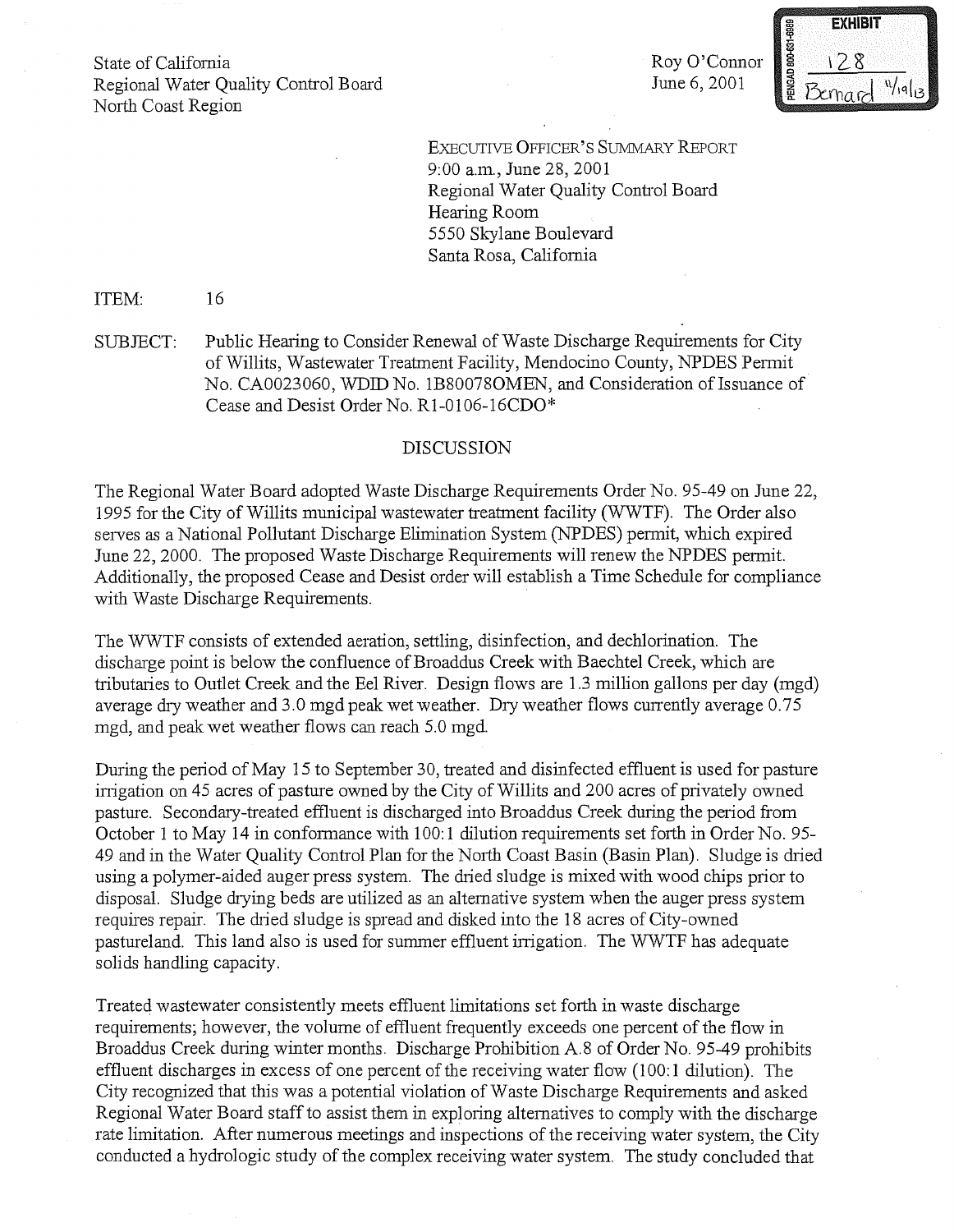Item:  $16$  -2-

the City would have to pump its wastewater effluent approximately thirteen miles downstream to the Eel River in order to consistently comply with the one- percent discharge rate limitation.

The City has attempted to comply with the one- percent discharge rate by discharging treated effluent into Broaddus Creek at only one percent of the creek's flow. The remainder of the effluent is inigated on pastureland. Irrigated effluent runs off the pastureland and enters the Outlet Creek system throughout most of the winter discharge period (October 1 to May 14).

The City submitted a document entitled *Long Term Wastewater Treatment and Effluent Management Plan for the City of Willits,* dated July 2000. The major recommendations of the report were: 1) increase the one percent discharge rate limitation to four percent (25:1 dilution), and 2) abandon a majority of the existing WWTF and construct a facultative oxidation pond, treatment wetlands, and an enhancement wetland. The currently used chlorine disinfection system would be replaced with an ultraviolet disinfection system. The new wastewater treatment system is being proposed because it would:

- Provide a higher degree of treatment through nutrient removal,
- Be more environmentally friendly with lower energy requirements and discontinued use of chlorine,
- Have lower operation and maintenance costs in the long-term, and
- Provide City-owned open space for walking and wildlife observation.

Regional Water Board staff acknowledges the City's findings but takes no position at this time on the City's apparent decision to abandon most of the existing WWTF. Staff's concerns are: 1) impacts on beneficial uses of Outlet Creek from an increased discharge rate, and, 2) the proposed treatment system lies within a wetland and floodplain of the Outlet Creek system. In March 2001, the City commenced preparation of an environmental impact report (EIR) to evaluate various project alternatives and their effects. The EIR is scheduled to be completed in less than two years.

The Regional Water Board may consider exceptions, for cause, to waste discharge rate limitations in the Eel River basin. Exceptions shall be defmed in NPDES permits for each discharger, on a case by case basis, and in accordance with the following (excerpt from Basin Plan Section 4. Implementation Plans, North Coastal Basin, Pages 4-1.00 & 4-2.00):

- The wastewater treatment facility shall be reliable. Reliability shall be demonstrated through analysis of the features of the facility including, but not limited to, system redundancy, proper operation and maintenance, and backup storage to prevent the threat of pollution or nuisance.
- The discharge of waste shall be limited to rates and constituent levels which protect the beneficial uses of the receiving waters. Protection shall be demonstrated through analysis of all the beneficial uses of the receiving waters. For receiving waters which support domestic water supply (MUN) and water contact recreation (REC 1), analysis shall include expected normal and extreme weather conditions within the discharge period, including estimates of instantaneous and long-term minimum, average, and maximum discharge flows and percent dilution in receiving waters. The analysis shall evaluate and address cumulative effects of all discharges, including point and nonpoint source contributions,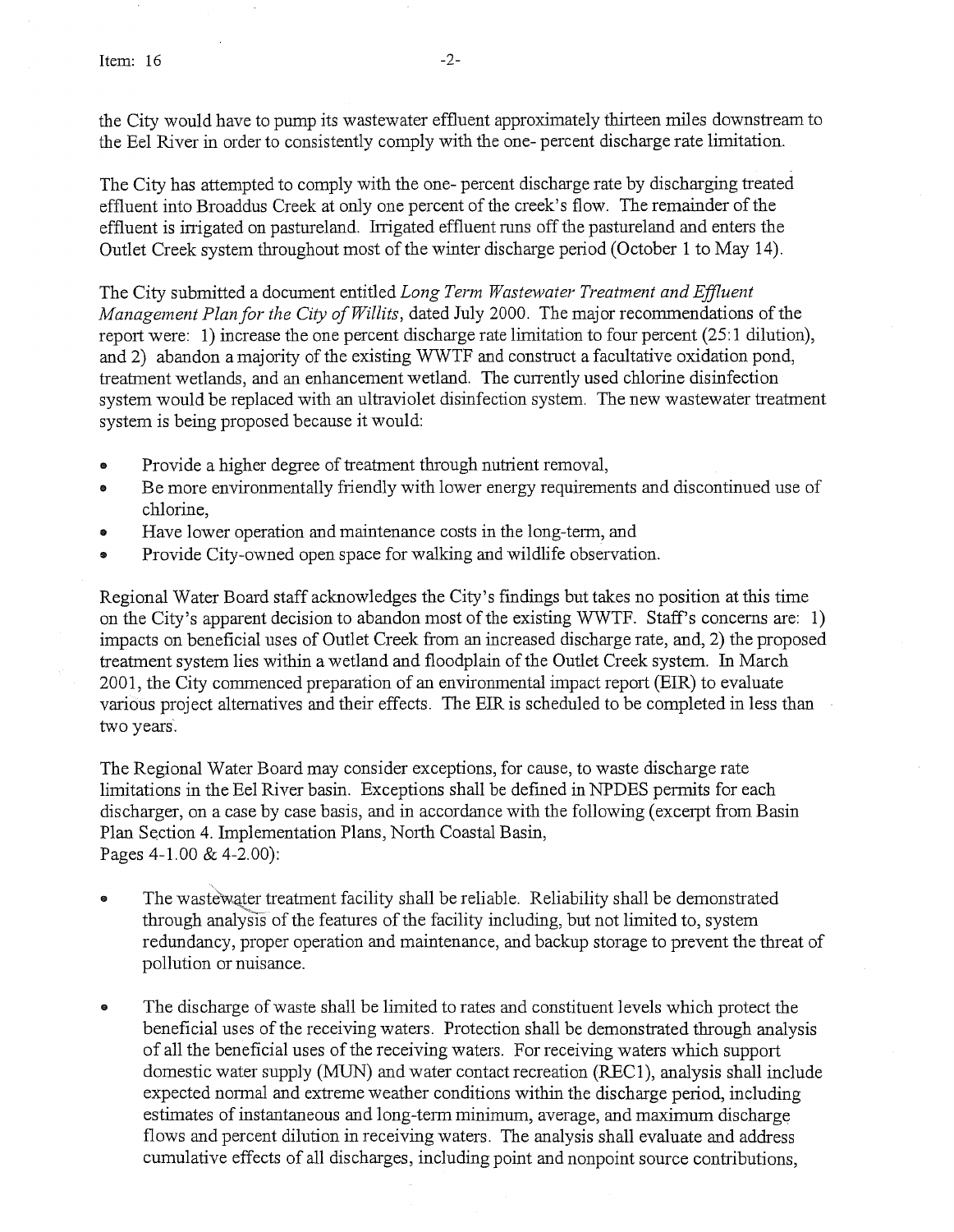both in existence and reasonably foreseeable. For receiving waters which support domestic water supply (MUN), the Regional Water Board shall consider the California Department of Health Services evaluation of compliance with the Surface Water Filtration and Disinfection Regulations contained in Section 64650 through 64666, Chapter 17, Title 22 of the California Code of Regulations. Demonstration of protection of beneficial uses shall include consultation with the California Department of Fish and Game regarding compliance with the California Endangered Species Act.

- The exception shall be limited to that increment of wastewater which remains after reasonable alternatives for reclamation have been addressed.
- The exception shall comply with State Water Board Resolution No. 68-16, "Statement of Policy with Respect to Maintaining High Quality of Waters in California," and the federal regulations covering antidegradation (40 CFR 131.12).
- There shall be no discharge of waste during the period May 15 through September 30.

The tentative Waste Discharge Requirements order contains Discharge Prohibitions, Effluent Limitations, and Receiving Water Limitations that implement water quality objectives as set forth in the Basin Plan. It also contains Effluent Limitations for secondary treatment as defined in the Federal Clean Water Act. A new addition to this NPDES permit is inclusion of provisions of the State Water Resources Control Board's newly adopted *Policy for Implementation of Toxics Standards for Inland Surface Waters, Enclosed Bays, and Estuaries of California (also* known as the State Implementation Plan or SIP). This policy establishes implementation provisions for priority pollutant criteria promulgated by the EPA through the National Toxics Rule (NTR) and through the California Toxics Rule (CTR). The proposed NPDES permit implements provisions of the SIP.

The NPDES permit also contains a Monitoring and Reporting Program to determine:

- Compliance with Effluent Limitations, Receiving Water Limitations, and Discharge Prohibitions;
- What priority pollutants, if any, may require water quality based effluent limitations; and
- Whether or not the discharge is toxic to aquatic organisms in the receiving waters.

Portions of the tentative order that are being violated or threaten to be violated as a result of the City's inability to comply with the discharge rate restriction are:

## A. DISCHARGE PROHIBITIONS

- 2. The discharge of any waste to property not under control of the permittee is prohibited, except as authorized under D. SOLIDS DISPOSAL.
- 3. Creation of a pollution, contamination, or nuisance, as defined by Section 13050 of the California Water Code (CWC) is prohibited. [Health and Safety Code, Section 5411]
- 7. During the period of October 1 through May 14, discharges of wastewater shall not exceed one percent of the flow of the receiving waters. For purposes of this Permit, the